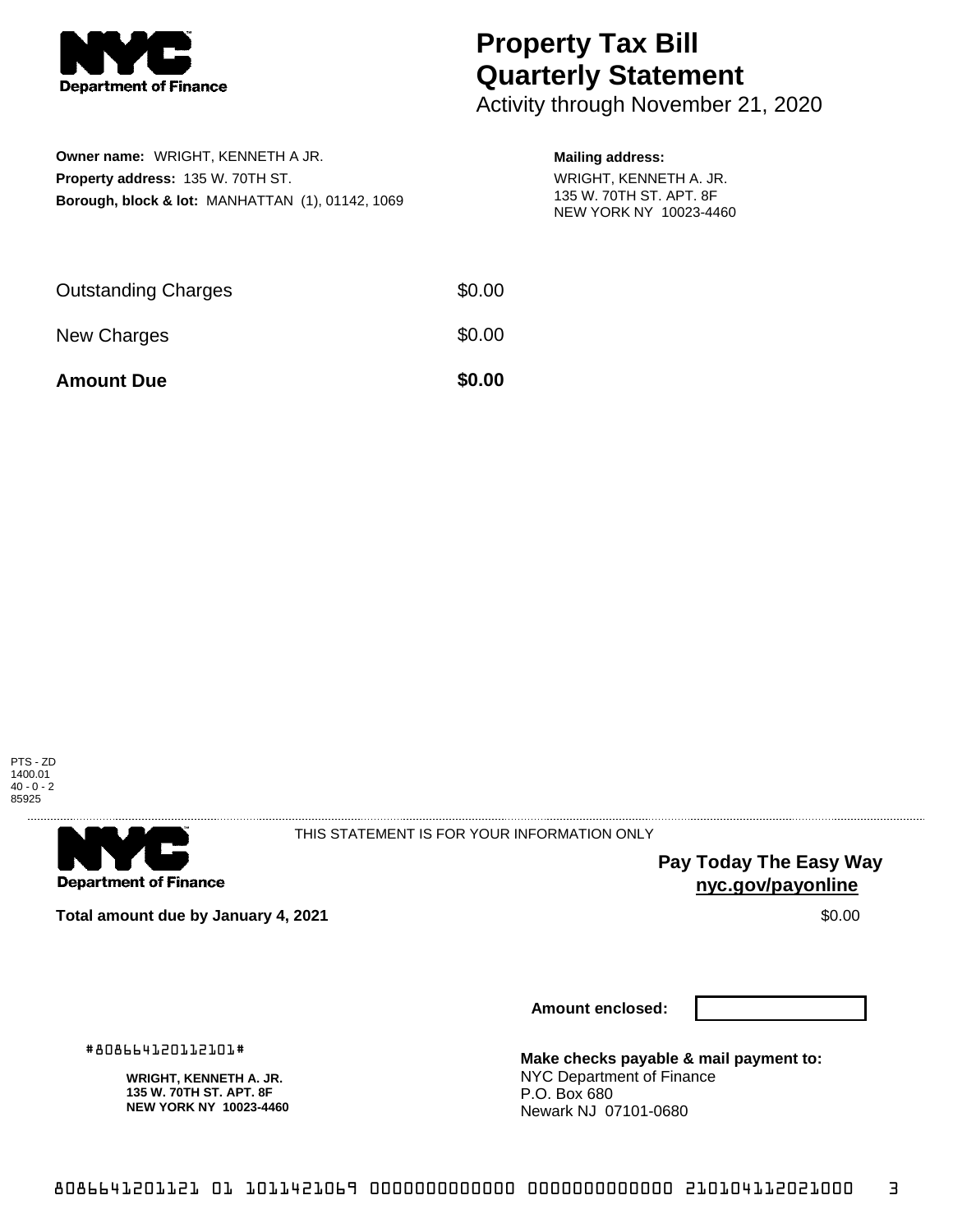

| <b>Previous Charges</b>                                                                      |                          | Amount<br>\$0.00 |                                             |
|----------------------------------------------------------------------------------------------|--------------------------|------------------|---------------------------------------------|
| Total previous charges including interest and payments                                       |                          |                  |                                             |
| <b>Current Charges</b>                                                                       | <b>Activity Date</b>     | <b>Due Date</b>  | Amount                                      |
| Finance-Property Tax<br><b>Adopted Tax Rate</b><br>Co-op Condo Abatement<br>Payment Adjusted | 01/01/2021<br>01/01/2021 | 01/01/2021       | \$0.00<br>$$-183.04$<br>\$32.04<br>\$151.00 |
| <b>Total current charges</b>                                                                 |                          |                  | \$0.00                                      |
| <b>Tax Year Charges Remaining</b>                                                            | <b>Activity Date</b>     | Due Date         | <b>Amount</b>                               |
| Finance-Property Tax<br>Adopted Tax Rate                                                     |                          | 04/01/2021       | \$0.00<br>$$-183.04$                        |
| Co-op Condo Abatement<br><b>Early Payment Discount</b><br>Payment Adjusted                   | 01/01/2021<br>01/01/2021 | 04/01/2021       | \$32.04<br>\$1.51<br>\$149.49               |
| Total tax year charges remaining                                                             |                          |                  | \$0.00                                      |
| <b>Overpayments/Credits</b>                                                                  | <b>Activity Date</b>     | <b>Due Date</b>  | Amount                                      |
| <b>Credit Balance</b>                                                                        |                          | 07/01/2020       | $$-300.49$                                  |
| Total overpayments/credits remaining on account                                              |                          |                  | \$300.49                                    |

You must apply for a refund or a transfer of credits resulting from overpayments within six years of the date of **the overpayment or credit. Please note that overpayments and credits are automatically applied to unpaid taxes.**

## **Home banking payment instructions:**

- 1. **Log** into your bank or online bill pay website.
- 2. **Add** the new payee: NYC DOF Property Tax. Enter your account number, which is your boro, block and lot, as it appears here: 1-01142-1069 . You may also need to enter the address for the Department of Finance. The address is P.O. Box 680, Newark NJ 07101-0680.
- 3. **Schedule** your online payment using your checking or savings account.

## **Did Your Mailing Address Change?** If so, please visit us at **nyc.gov/changemailingaddress** or call **311.**

When you provide a check as payment, you authorize us either to use information from your check to make a one-time electronic fund transfer from your account or to process the payment as a check transaction.